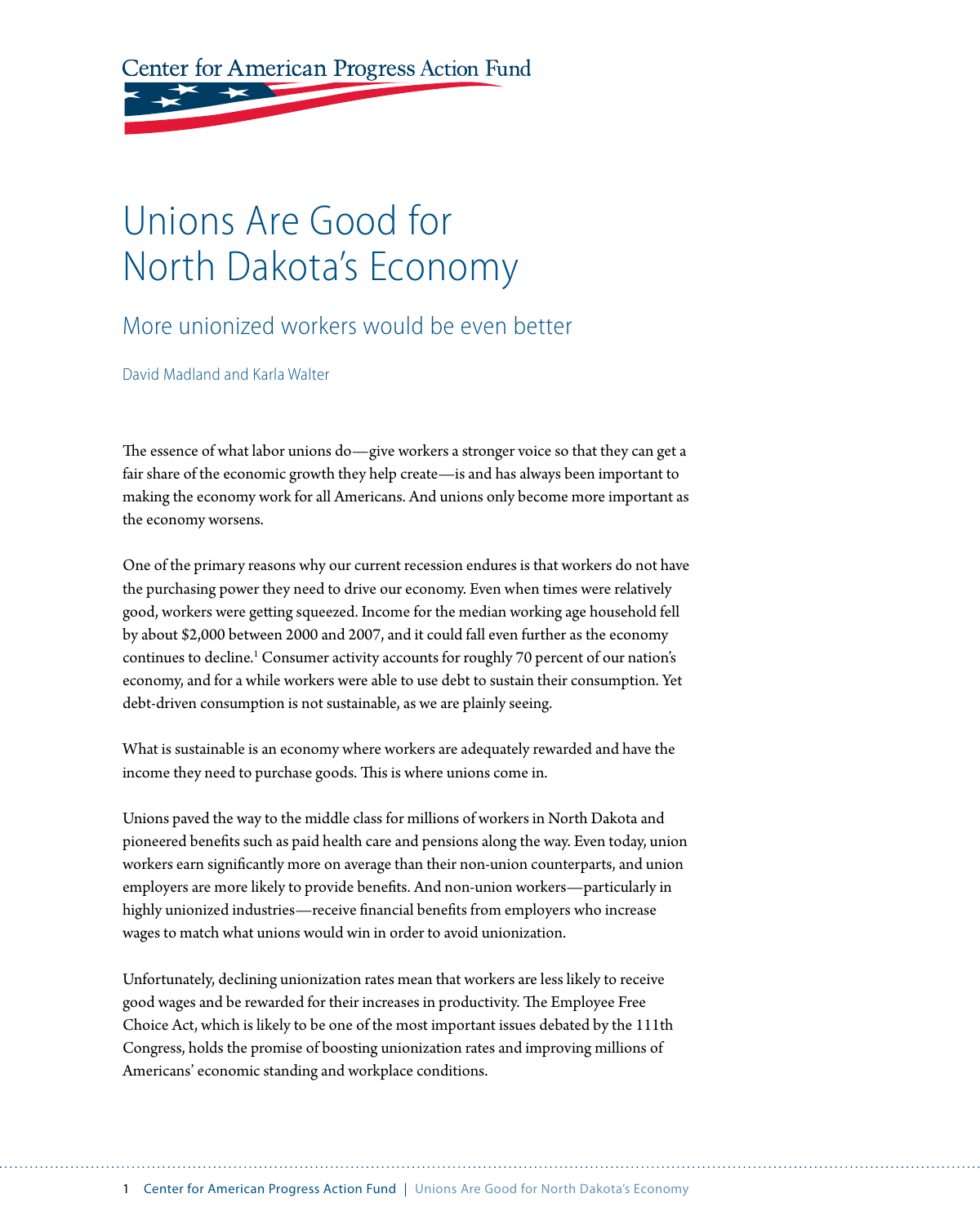#### Unions help workers achieve higher wages

Union members in North Dakota and across the country earn significantly more than nonunion workers. Over the four-year period between 2004 and 2007, unionized workers' wages in North Dakota were on average 13.8 percent higher than non-union workers with similar characteristics.<sup>2</sup> That means that, all else equal, North Dakota workers that join a union will earn 13.8 percent more—or \$2.28 more per hour in 2008 dollars—than their otherwise identical non-union counterparts.3

Yet union coverage rates have been declining for several decades. In 1983, the first year for which state level unionization data is available, 16.3 percent of workers in North Dakota were either members of a union or represented by a union at their workplace.<sup>4</sup> By 2008, that portion declined to 8.2 percent.<sup>5</sup>

### Workers' wage growth lags as American productivity increases

Workers helped the economy grow during this time period by becoming ever more productive, but they received only a small share of the new wealth they helped create. Throughout the middle part of the 20th century—a period when unions were stronger— American workers generated economic growth by increasing their productivity, and they were rewarded with higher wages.<sup>6</sup> But this link between greater productivity and higher wages has broken down.

Prior to the 1980s, productivity gains and workers' wages moved in tandem: as workers produced more per hour, they saw a commensurate increase in their earnings. Yet wages and productivity growth have decoupled since the late 1970s. Looking from 1980 to 2008, nationwide worker productivity grew by 75.0 percent, while workers' inflation-adjusted average wages in North Dakota increased by only 12.9 percent, which means that workers were compensated for only 17.2 percent of their productivity gains.<sup>7</sup>

The cost of benefits—especially health insurance—has increased over time and now accounts for a greater share of total compensation than in the past, but this increase is nowhere near enough to account for the discrepancy between wage and productivity growth.<sup>8</sup> For example, according to analysis by the Center for Economic and Policy Research, between 1973 and 2006 the share of labor compensation in the form of benefits rose from 12.6 percent to 19.5 percent.<sup>9</sup>

If North Dakota's workers were rewarded for 100 percent of their increases in labor productivity between 1980 and 2008—as they were during the middle part of the 20th century—average wages would be \$25.65 per hour—55.0 percent higher than the average real wage in 2008.10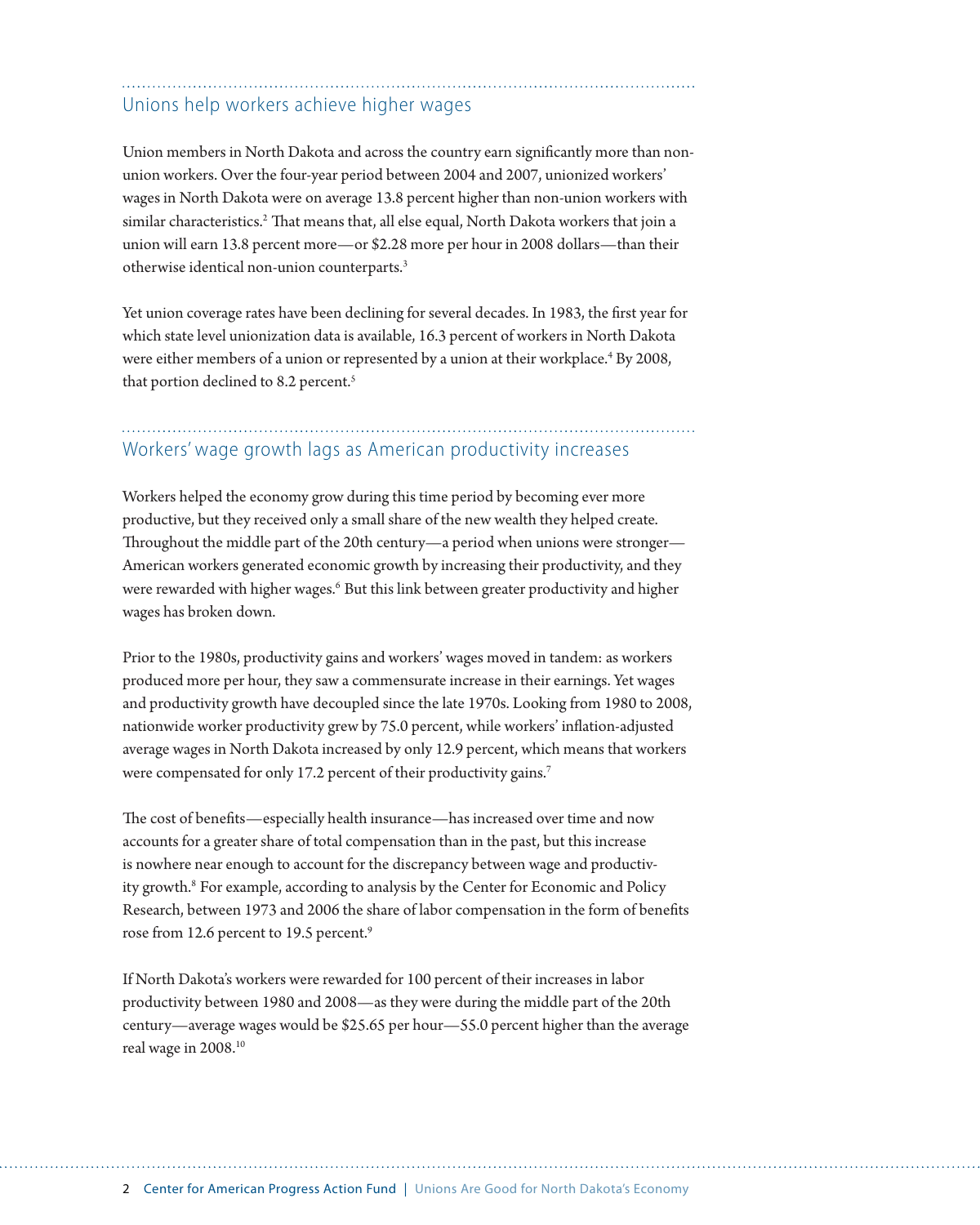### Unionization rewards workers for productivity growth

Slow wage growth has squeezed the middle class and contributed to rising inequality.11 But increasing union coverage rates could likely reverse these trends as more Americans would benefit from the union wage premium and receive higher wages. If unionization rates were the same now as they were in 1983 and the current union wage premium remained constant, new union workers in North Dakota would earn an estimated \$99.6 million more in wages and salaries per year.<sup>12</sup> If union coverage rates increased by just 5 percentage points over current levels, North Dakota's newly unionized workers would earn an estimated \$61.5 million more in wages and salaries per year.<sup>13</sup> Non-union workers would also benefit as employers would likely raise wages to match what unions would win in order to avoid unionization.<sup>14</sup>

## Increased unionization would boost North Dakota's annual state wages

Union employers are also significantly more likely to provide benefits to their employees. Union workers nationwide are 28.2 percent more likely to be covered by employer-provided health insurance and 53.9 percent more likely to have employer-provided pensions compared to workers with similar characteristics who were not in unions.<sup>15</sup>

#### Conclusion

Nearly three out of five survey respondents from a Peter Hart Research Associates poll report that they would join a union if they could, but workers attempting to unionize currently face a hostile legal environment and are commonly intimidated by aggressive anti-union employers.<sup>16</sup> The Employee Free Choice Act would help workers who want to join a union do so by ensuring fairness in the union selection process with three main provisions: workers would have a fair and direct path to join unions through a simple majority sign-up; employers who break the rules governing the unionization process would face stiffer penalties; and a first contract mediation and arbitration process would be introduced to thwart bad-faith bargaining.

Passing the Employee Free Choice Act and making it harder for management to threaten workers seeking to unionize would be good for North Dakota's workers. It would help boost workers' wages and benefits. And putting more money in workers' pockets would provide a needed boost for North Dakota's economy. Increasing unionization is a good way to get out of our current economic troubles.

*The Center for American Progress Action Fund would like to thank the Center for Economic and Policy Research for providing the state-by-state analysis of the union wage premium.*

#### **Annual state wages increase if unionization increased in North Dakota**

Wages earned statewide (in \$ billions)



Source: Authors' calculations based on CEPR estimates of the union premium from the Current Population Survey Micro-Data for all wage and salary workers 16 years and older; CAPAF analysis of the Current Population Survey and Current Employment Statistics Survey (National); and unionized workforce data from Barry T. Hirsch and David A. Macpherson, "Union Membership and Coverage Database from the Current Population Survey," available at http:// ww.unionstats.com (last accessed December 2008). Note: Total wages collected includes all hourly wage and salary workers. Total wage data extrapolated from 2008 average state wage for wage and salary workers. The estimated total wages collected if unionization increased to the 1983 level does not include any estimate of the wage benefit to non-union workers. Estimated total wages would be higher if this benefit were included.